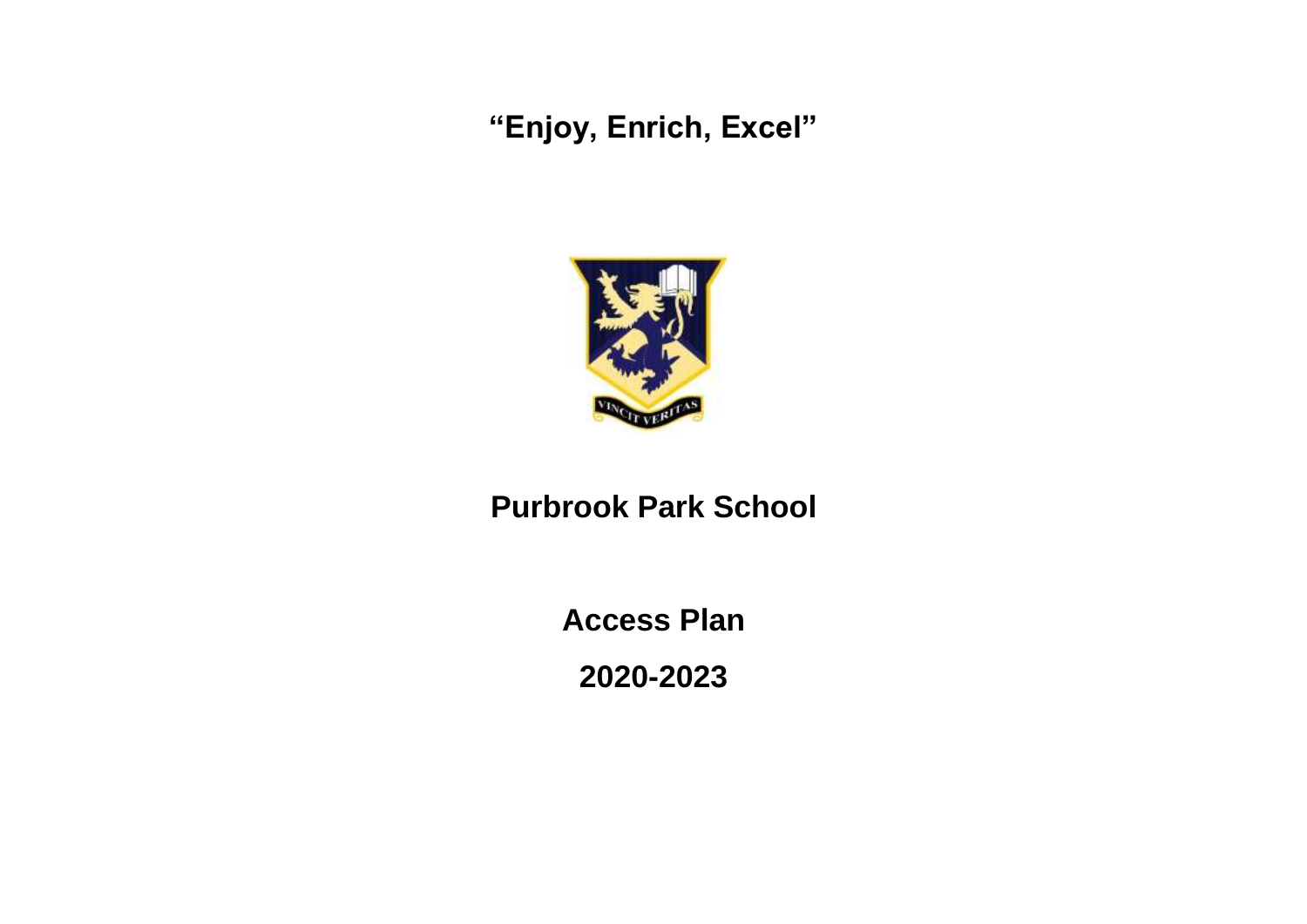## **Introduction**

- 1. Purbrook Park is an inclusive school community, in which we nurture everyone, to create a whole school environment conducive to maximising an individual's learning and achievement.
- 2. It is the responsibility of all stakeholders to ensure that we treat everyone in our school fairly and with respect, in accordance with the Equality Act 2010.
- 3. The Equality Act 2010 defines disability as "a physical or mental impairment that has a 'substantial' and 'long-term' negative effect on your ability to do normal daily activities".
- 4. Our Access Plan, read in conjunction with our Access Self-Audit and School Improvement Plan, sets out how we will improve accessibility for all.

## **Objectives for 2020-23**

|                | <b>Publish Accessibility Plan</b>                                       |
|----------------|-------------------------------------------------------------------------|
| 2              | Publish information regarding accessibility on Parents Evenings Letters |
| 3              | Introduce a Disabled Parking Space in front visitors car park           |
| $\overline{4}$ | Replace Visitor Seating in Reception area                               |
| $5\phantom{1}$ | Display clear signage for Induction Loops                               |
| 6              | Update School Signage                                                   |
|                | Procurement of 3 Evacuation chairs                                      |
| 8              | Add refuge area to Fire Management Procedure                            |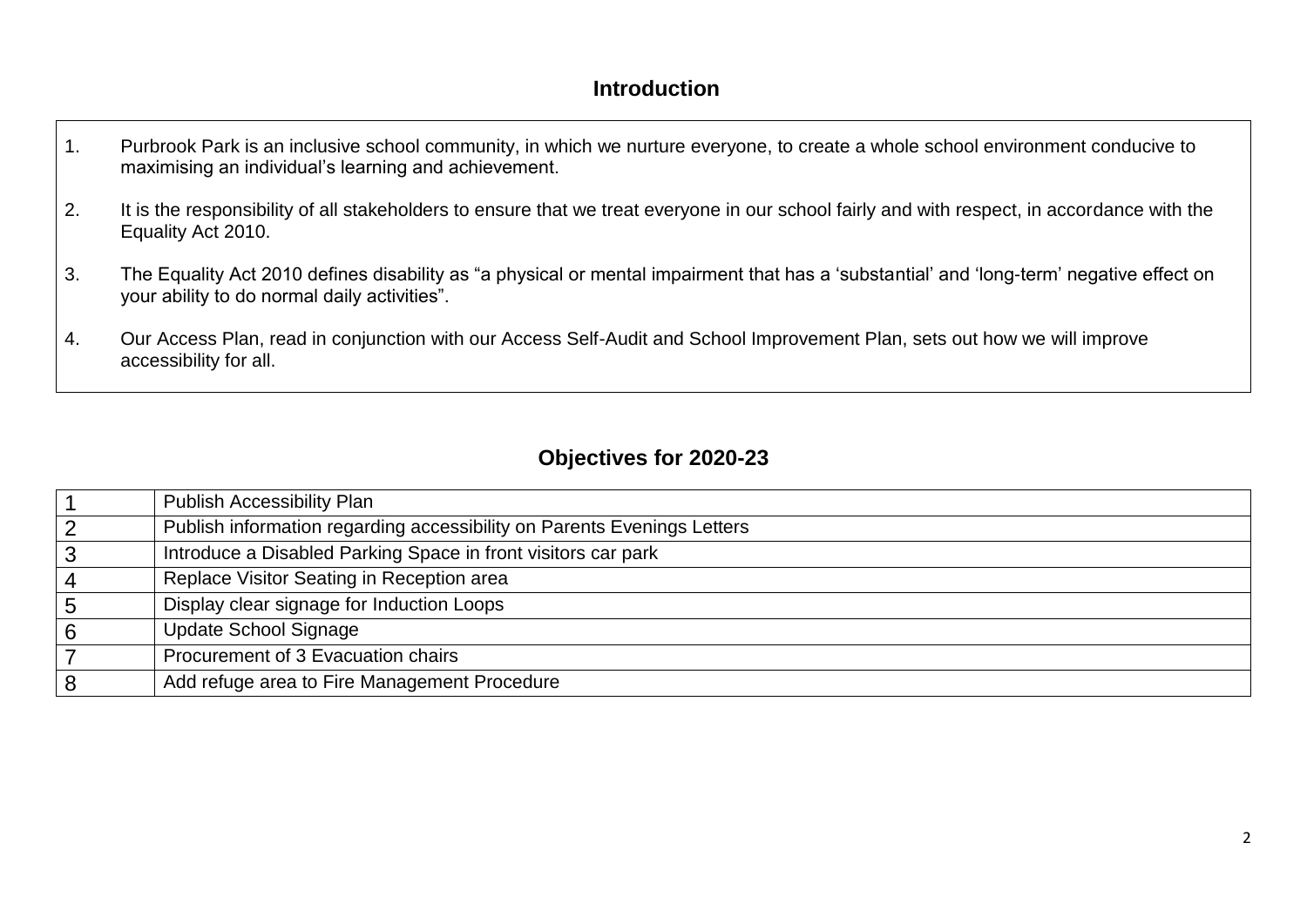## **Objectives**

| <b>ACTION</b>                                                                                           | <b>TIMESCALE</b>                        | <b>PERSON</b><br><b>RESPONSIBLE</b>        | <b>BUDGET/RESOURCE</b><br><b>IMPLICATIONS</b>                                   | <b>MONITORING</b><br>(WHO BY AND<br><b>HOW OFTEN)</b>                                    | <b>SUCCESS CRITERIA</b>                                                                       | <b>RAG</b>                                 |  |  |  |
|---------------------------------------------------------------------------------------------------------|-----------------------------------------|--------------------------------------------|---------------------------------------------------------------------------------|------------------------------------------------------------------------------------------|-----------------------------------------------------------------------------------------------|--------------------------------------------|--|--|--|
| Objective 1: Publish<br><b>School Accessibility</b><br>Plan                                             | End of<br>Autumn Term<br>2020/21        | Headteacher                                | n/a                                                                             | <b>Business</b><br>Manager/Site<br>Manager - Half<br>termly                              | Approved by<br>Governing Body and<br>published School<br>Website                              | Completed<br><b>Spring Term</b><br>2020/21 |  |  |  |
| Objective 2: Publish<br>information regarding<br>Accessibility on<br><b>Parents Evenings</b><br>Letters | End of<br>Autumn Term<br>2020/21        | Administration<br>Team                     | n/a                                                                             | <b>Business</b><br>Manager &<br>Administration<br>Team - Every<br><b>Parents Evening</b> | Inclusion of<br>Accessibility<br>information on all<br><b>Parent's Evening</b><br>Invitations | Completed<br><b>Autumn Term</b><br>2020/21 |  |  |  |
| Objective 3: Introduce<br>a Disabled Parking<br>Space in front visitors<br>car park                     | End of Spring<br>Term 2020/21           | Site Manager                               | n/a, Have equipment<br>on Site to Complete<br>works                             | n/a                                                                                      | Works completed,<br>signage displayed<br>and introduction of<br>disabled space                | Completed<br>Autumn term<br>2021/22        |  |  |  |
| Objective 4: Addition<br>of Accessible Visitor<br>Seating in Reception<br>area                          | End of<br><b>Summer Term</b><br>2021/22 | <b>Business</b><br>Manager                 | Cost of new Seating<br>- Prices to be<br>obtained and order<br>authorised by HT | n/a                                                                                      | Addition of new<br>accessible seating<br>for Reception area.                                  |                                            |  |  |  |
| Objective 5: Display<br>Clear Signage for<br><b>Induction Loop</b>                                      | End of<br><b>Summer Term</b><br>2021/22 | <b>Business</b><br>Manager/Site<br>Manager | n/a                                                                             | Site Manager -<br>Termly                                                                 | Signage has been<br>displayed                                                                 | Completed<br>Spring term<br>2021/22        |  |  |  |
| Objective 6: Update<br>School Signage                                                                   | End of<br><b>Summer Term</b><br>2021/22 | <b>Business</b><br>Manager/Site<br>Manager | Cost of official<br>signage displays                                            | <b>Business</b><br><b>Manager and Site</b><br>Manager - Termly                           | Signage has been<br>displayed                                                                 | Completed<br>Spring term<br>2021/22        |  |  |  |